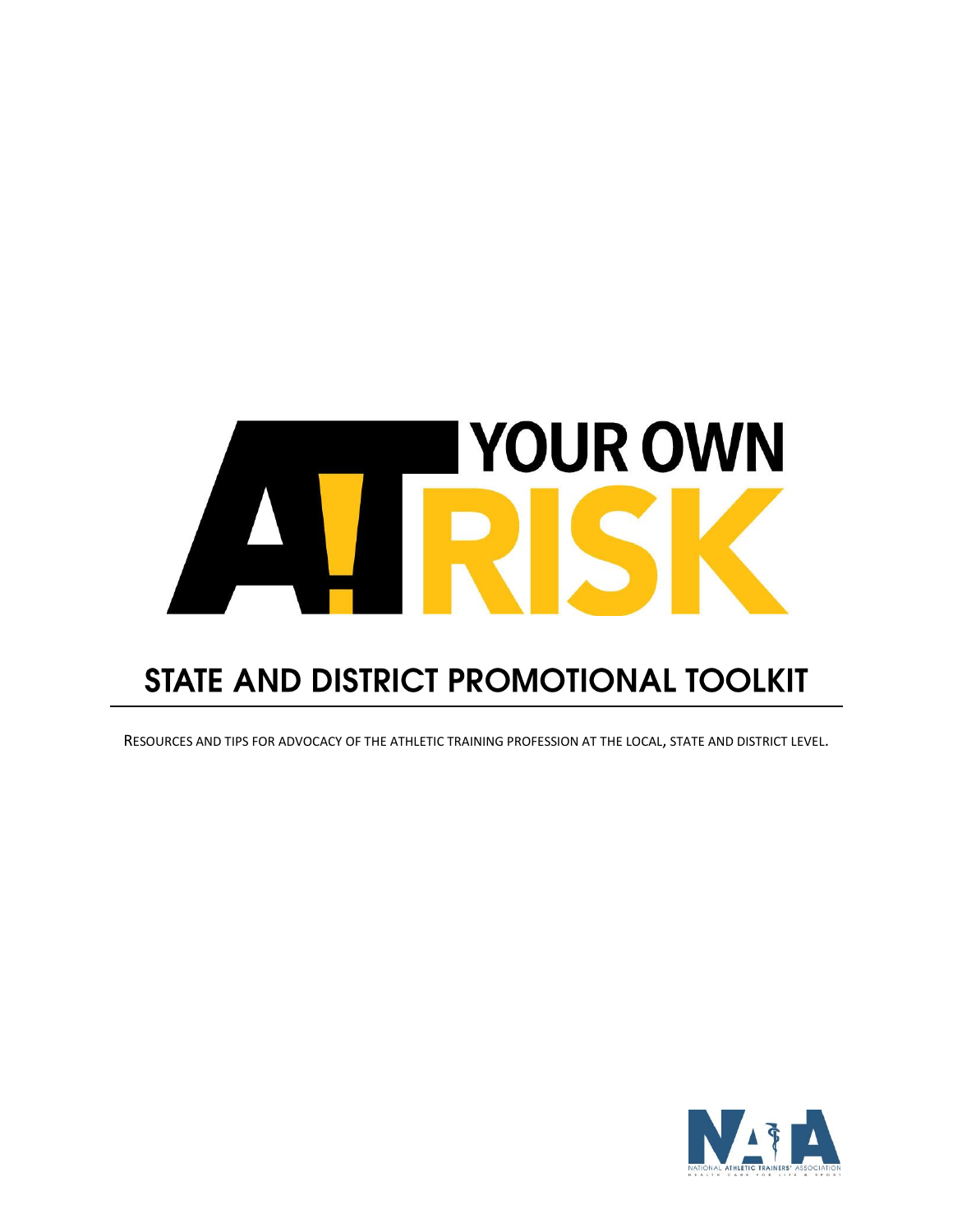## **Purpose of Toolkit**

The purpose of this toolkit is to equip state and district athletic trainers' associations with resources and knowledge to effectively promote At Your Own Risk and advocate for change in their communities through improving awareness of risk and the athletic trainers' role in risk mitigation.

## **About At Your Own Risk**

At Your Own Risk is a public awareness campaign for athletic trainers developed by NATA.

### **Mission**

The mission of At Your Own Risk is to educate, provide resources and equip the public to act and advocate for safety in work, life and sport.

### Goals

Project goals for this initiative include:

- 1. Create ambassadors for the athletic training profession and for causes championed by athletic trainers.
- 2. Reinforce the athletic trainer's position as an authority in athlete safety.
- 3. Clearly define how key stakeholders can get involved to impact change and improve safety for the physically active athlete and/or worker, given their area(s) of influence.

### **Key Stakeholders**

Based on the findings of the 2015 "Athletic Training Services in Public Secondary Schools: A Benchmark Study" which showed that only 37% of public high schools have a full time athletic trainer, secondary schools are the primary emphasis for At Your Own Risk. Key stakeholders for this group include student athletes, parents, school administrators, risk managers and legislators.

Over the next 3 years, At Your Own Risk will be rolled out to other settings and stakeholder groups including occupational health, military and the college and university setting.

### **Resources**

These resources serve as great tools for your association and your members to engage with and educate the public on issues relevant to the athletic training profession. Help equip your members with these valuable resources.

#### Logo

At Your Own Risk logos are available for use on association websites, printed material and other initiatives. Logos are available in various file formats, types (with and without tagline) and colors (4 color options are available).

If you would like to use the At Your Own Risk logo, please contact Amanda Muscatell [amandam@nata.org.](mailto:amandam@nata.org)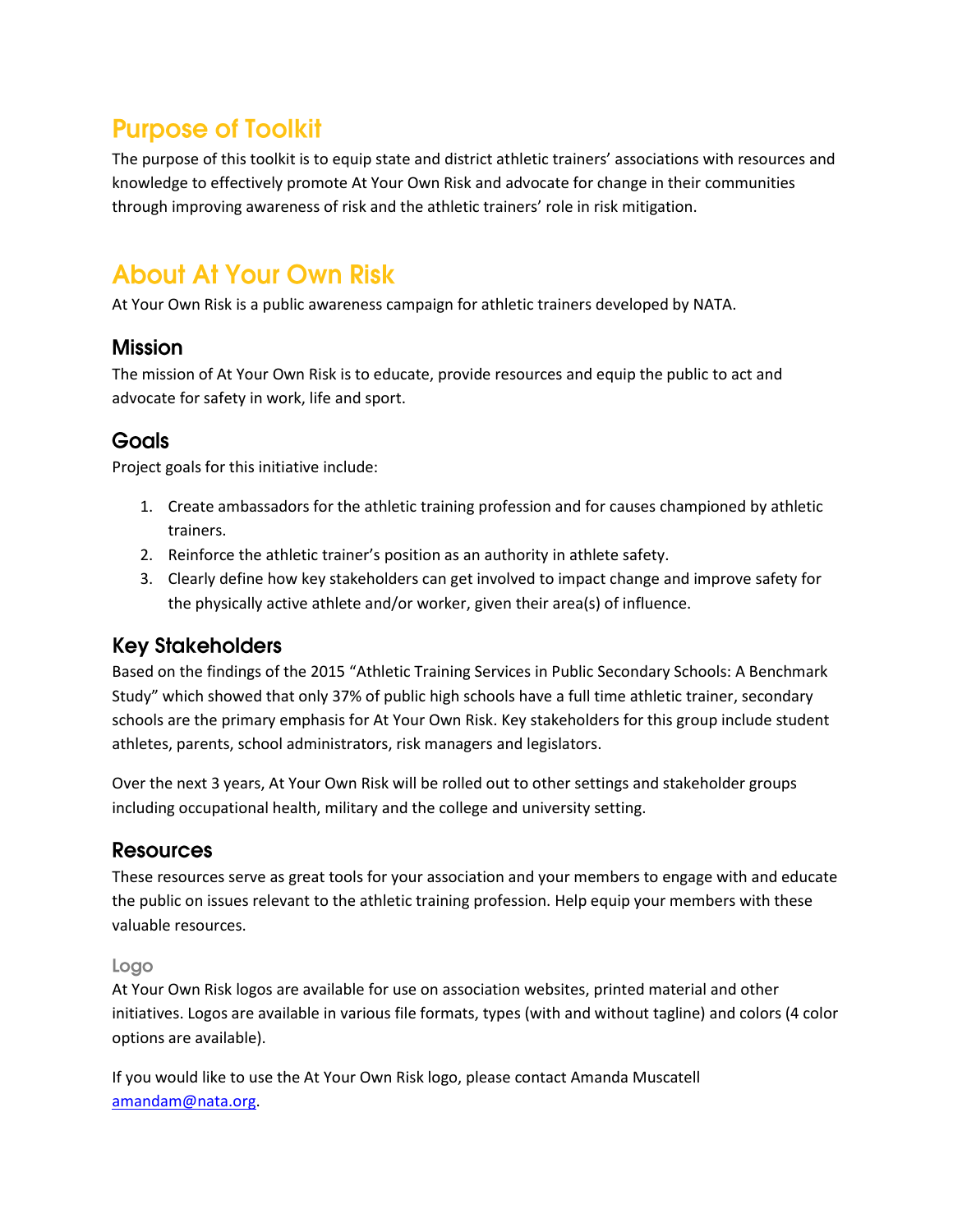#### Website

[www.AtYourOwnRisk.org](http://www.atyourownrisk.org/) serves as the landing place for external marketing, advocacy and public relations related efforts (and replaces [www.athletictrainers.org\)](http://www.athletictrainers.org/). This website provides educational information, resources and calls to action for key stakeholders.

Specific resources include infographics, whitepapers, articles and videos that describe the benefits of sports, the risks involved in sports and ways to reduce risk – including information about the athletic trainer's role in risk mitigation.

The website features interactive quizzes that allow users to assess their risk and learn more about how they can reduce their risk.

Another key element of the website is the Sports Safety Map – an interactive map that allows users to view all fifty states' sports safety information including: percentage of schools with a full time AT, number of Safe Sports School awards, AT regulation status and detailed information about recommended sports safety policy implementation. If you feel there are errors in the data for your state, please notify Amanda Muscatel[l amandam@nata.org.](mailto:amandam@nata.org)

*Advocates for Safety* is the official blog of At Your Own Risk. We post news, tips and resources that help educate the public on health and safety issues, facts about athletic training and ways to reduce risk.

The website also includes a Share Your Story feature that allows users to submit success stories of how an athletic trainer improved safety in their workplace, school or community. Stay tuned for news about this section soon!

#### **Social Media**

We engage with stakeholders through Facebook and Twitter. We host contests and share news and resources that we feel are important for the stakeholder groups. Connect with us @ASaferApproach on both Facebook and Twitter.

## **State and District Promotional Checklist**

Adopt and adapt At Your Own Risk to be the public awareness campaign for your state or district association. Below are ideas on how you can integrate At Your Own Risk into your association's efforts:

1. Include information about and link to At Your Own Risk on your state or district association website. You can feature a logo and include information about the campaign (this is great for search engine optimization and users finding information on your site). Consider using the following text: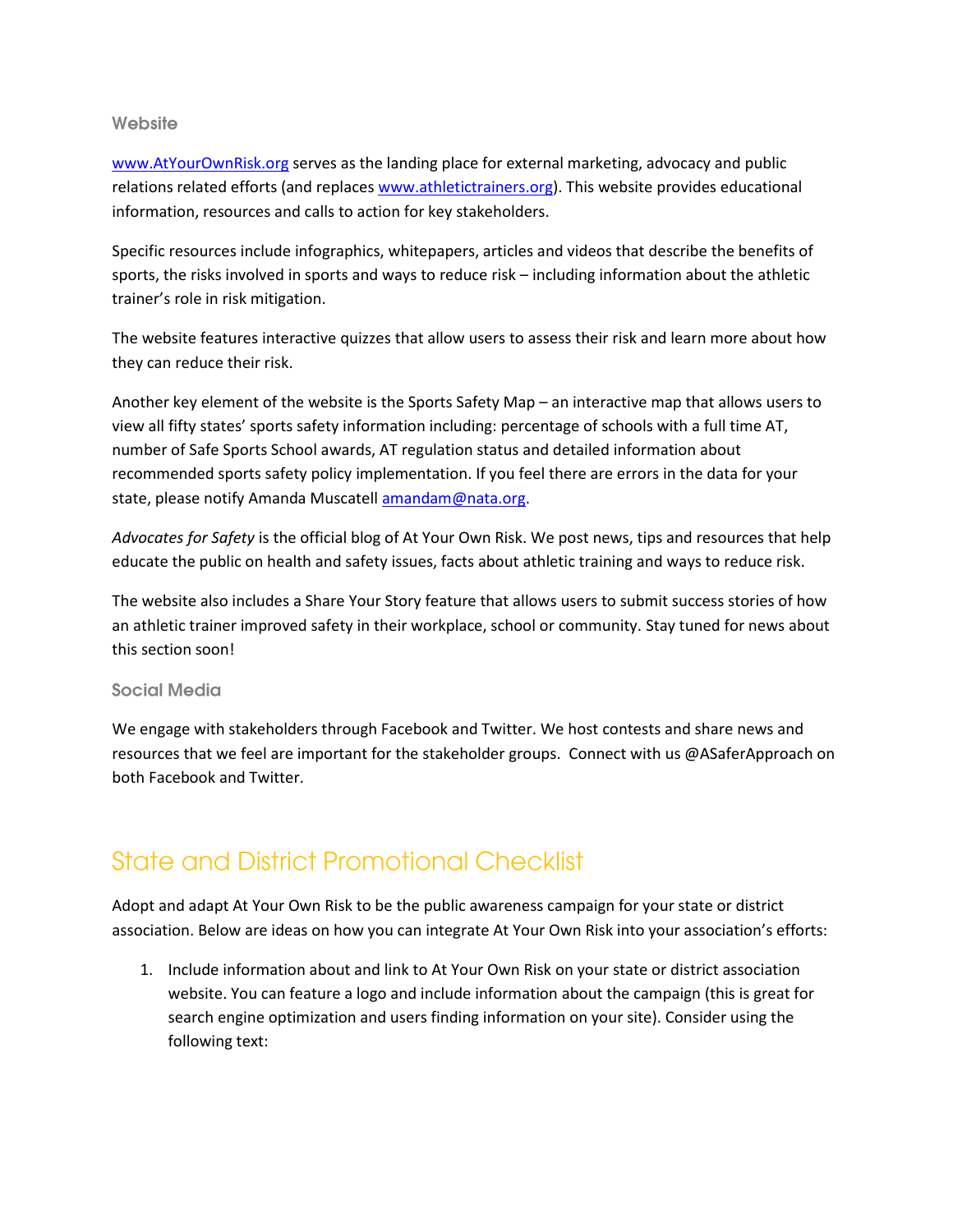*At Your Own Risk aims to educate, provide resources and equip the public to act and advocate for safety in work, life and sport. We believe that without proper safety measures and the appropriate medical personnel, you are left to face the inherent safety risks that, when properly prepared for, could be reduced or avoided. By employing an athletic trainer, you provide a safer approach to work, life, and sport. Learn more at [www.AtYourOwnRisk.org.](http://www.atyourownrisk.org/)* 

- 2. Share At Your Own Risk with your members. Educate your state or district association members on the campaign and encourage them to share the news in their local community. Mention At Your Own Risk in your state or district newsletters, e-blasts and meetings. Play the At Your Own Risk videos at local in-person events. Include the At Your Own Risk website and logo in your email signature and encourage your members to do so as well. We've also developed a customizable presentation that you can use at your district and state meetings: [https://www.nata.org/advocacy/public-relations/at-your-own-risk.](https://www.nata.org/advocacy/public-relations/at-your-own-risk)
- 3. Use state or district association social media platforms to help share the message of At Your Own Risk. Follow At Your Own Risk on Facebook and Twitter @ASaferApproach and share valuable blog posts, facts, statistics, quotes, images and contest information.
- 4. Include At Your Own Risk information in press releases and include links to statistics, infographics, quizzes or other relevant website content to draw traffic and interest. By including this information along with your local spin, the [www.AtYourOwnRisk.org](http://www.atyourownrisk.org/) website is a great resource for upcoming editorial efforts in your area. As appropriate, include the At Your Own Risk boilerplate at the end of press releases as well as in related materials. Below is suggested text for a boilerplate:

*At Your Own Risk is [District/State Association's] and NATA's public awareness campaign designed to educate, provide resources and equip the public to act and advocate for safety in work, life and sport. In an effort to provide comprehensive information, the association has launched a website that provides recommendations on keeping student athletes and communities active and employees safe on the job. Visit [www.AtYourOwnRisk.org.](http://www.atyourownrisk.org/)*

- 5. Incorporate messages about At Your Own Risk in conversations with co-workers, parents, media and others. Use resources from At Your Own Risk at your next parent or student athlete meeting.
- 6. Customize it! NATA is proud to offer state and district associations the opportunity to customize select At Your Own Risk collateral for your state or district promotional efforts. Contact NATA to learn more about how we can customize the infographics, advertisements and/or public service announcement videos with your state or district logo. These resources can be used in meetings with key decision makers such as employers, school administrators or legislators to help educate and make the case for athletic trainers. For more information on customizing At Your Own Risk collateral, contact Amanda Muscatell at [amandam@nata.org.](mailto:amandam@nata.org)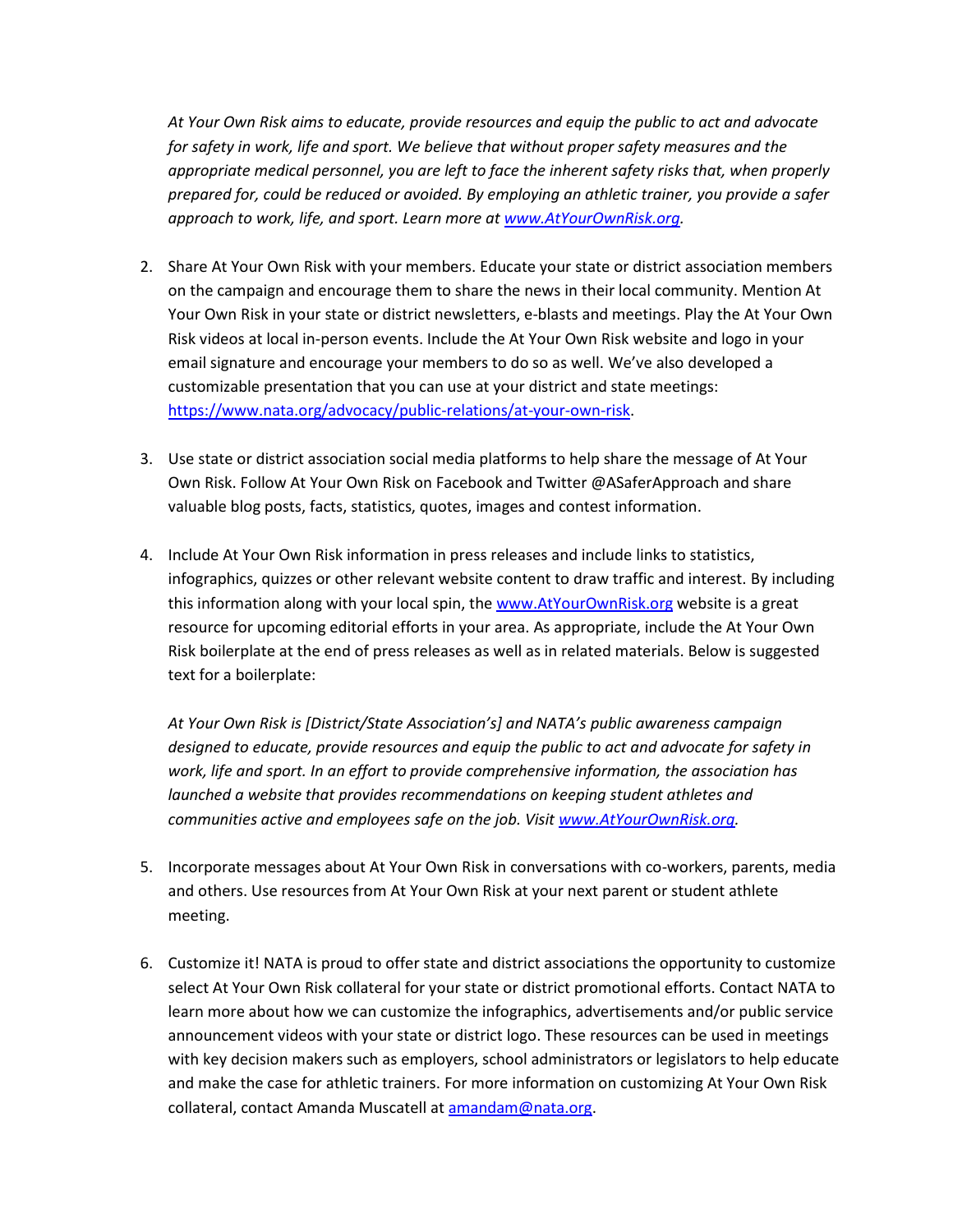- 7. Pursue advertisement opportunities featuring a customized At Your Own Risk ad with local, state or regional media outlets and stakeholder associations. Seek out public service announcements opportunities in conjunction with purchased advertisements.
- 8. Engage with local, state or regional stakeholder associations for shared content or to serve as subject matter experts citing At Your Own Risk as a resource for more information.
- 9. Think outside the box! If you are trying to raise member engagement and educate the public, try hosting a contest or initiative that gets members and stakeholders more involved. If your district or state association is hosting an advocacy or public awareness initiative, consider hosting an event to launch or conclude the project. Invite your local legislators and media to attend.
- 10. Execute the plan. Work with your website developer to make appropriate changes to your site; work with your PR committee and DSTs to get information out. Talk to your state president and district director to find out how they can support this initiative through time on a meeting agenda, presentation, booth space, newsletters, etc.

### **Develop a Marketing and Promotional Plan**

Creating a marketing and promotional plan is critical to reaching your advocacy goals. Below are a few steps to consider when developing a marketing and promotional plan for your state or district:

- 1. Set a goal: having a clearly defined and measureable goal will help you develop strategies that help you succeed. Identifying this first, and referencing it through the campaign, will help ensure you stay on track.
- 2. Determine your audience: this is critical in determining what your message is and how you will communicate with them.
- 3. Identify the communication channels: what communication channels do you have at your disposal through state or district association? For example, newsletters, emails, social media, meetings and your website are great ways to communicate to your members. If you are trying to reach parents, what connections does your association have with local parent groups?
- 4. Develop your message: make sure your message is concise with clear calls to action. Use the content already developed for your on [www.atyourownrisk.org.](http://www.atyourownrisk.org/)
- 5. Define your strategy: once you determine your audience, communication channels and messaging, write out a plan that can be easily executed. Be sure to collaborate with your state or district association leadership and committees to achieve your goals.
- 6. Measure your success: be sure to track your success throughout your campaign to see if tweaks are necessary and to see if you've achieved your goal. This will help you gauge ways you can see continued success in the future. One great way to measure is to consider web traffic and/or downloads to directed calls-to-action. You can also measure media and/or social impressions.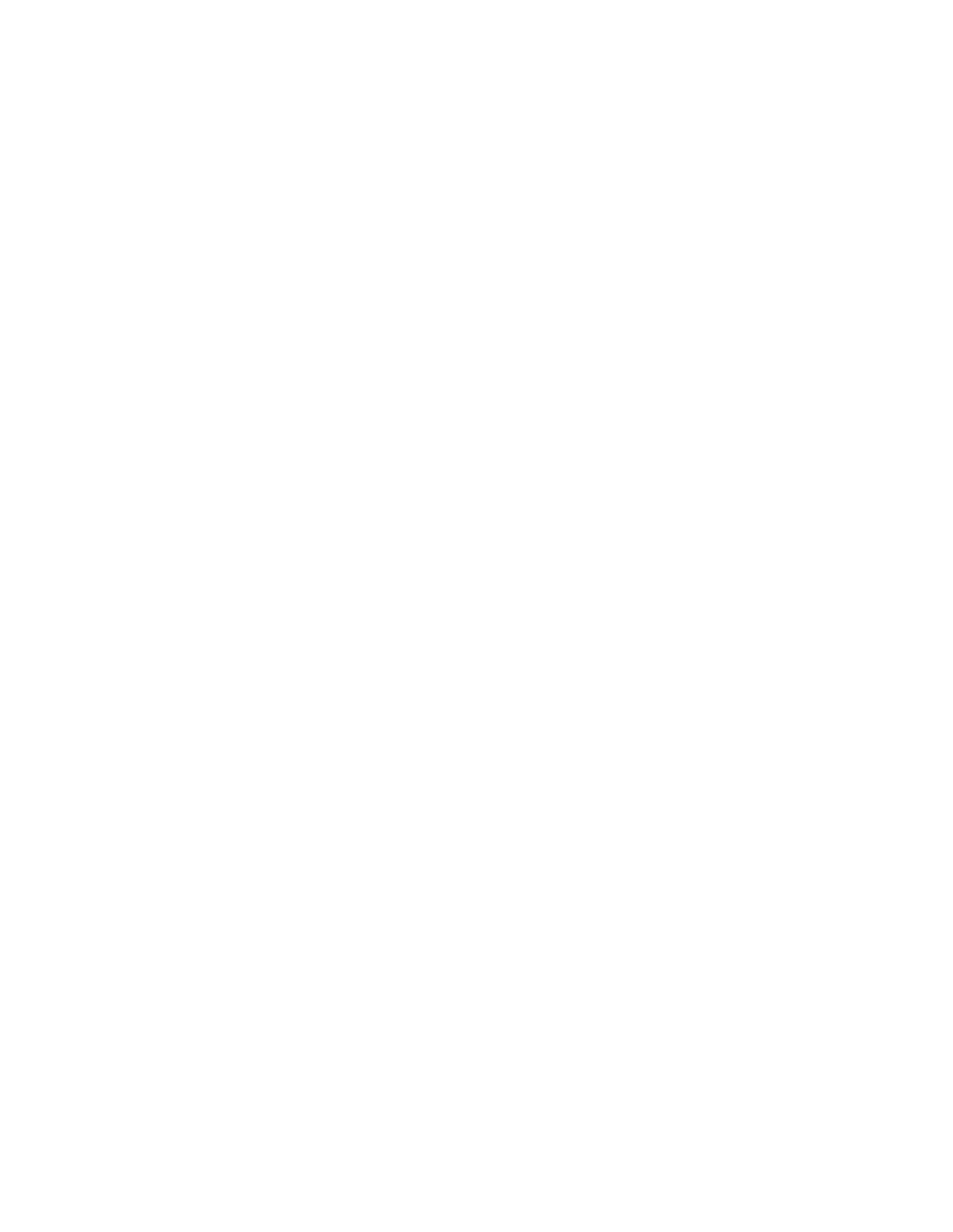## **Sample Marketing and Promotional Plan**

## At Your Own Risk – Member Promotion **June 2017**

Summary: At Your Own Risk is a valuable member resource that provides a way of showing employers, legislators, school administrators, parents, and student athletes that without an athletic trainer on their team, they are left to face the inherent safety risks on their own. Employing an athletic trainer provides a safer approach to work, life, and sport.

#### **2017 At Your Own Risk Member Marketing Plan**

| Category                     | <b>Strategy</b>                                                                                                                                                                                                                                            |
|------------------------------|------------------------------------------------------------------------------------------------------------------------------------------------------------------------------------------------------------------------------------------------------------|
| <b>Target Market</b>         | Athletic trainers in all settings                                                                                                                                                                                                                          |
| <b>Positioning Statement</b> | At Your Own Risk is [state/district association's] public<br>awareness campaign and a valuable resource to members.<br>At Your Own Risk provides unique resources to help ATs<br>advocate on behalf of themselves and the athletic training<br>profession. |

#### **2017 At Your Own Risk Member Promotion Strategy**

| Category                | <b>Strategy</b>                                                                                                                                                                                     |
|-------------------------|-----------------------------------------------------------------------------------------------------------------------------------------------------------------------------------------------------|
| Social Media            | Facebook, Twitter- periodic updates, no less than 4x month<br>weekly promotion starting June.                                                                                                       |
| E-blast                 | E-blast to all members on launch of campaign.                                                                                                                                                       |
| E-Newsletter            | June -All state members with a call-to-action to print the<br>AYOR ad and promote at their place of employment. Also,<br>encourages to share a "safer approach" statistics at least<br>once a week. |
| <b>District Meeting</b> | Presentation on At Your Own Risk to educate members<br>during general session. Provide printed resources at exhibit<br>booth.                                                                       |

Metrics: Track hits to website, downloads, quizzes completed and newsletter signups versus June 2016.

Additional promotion: Promotion during state activities association meeting.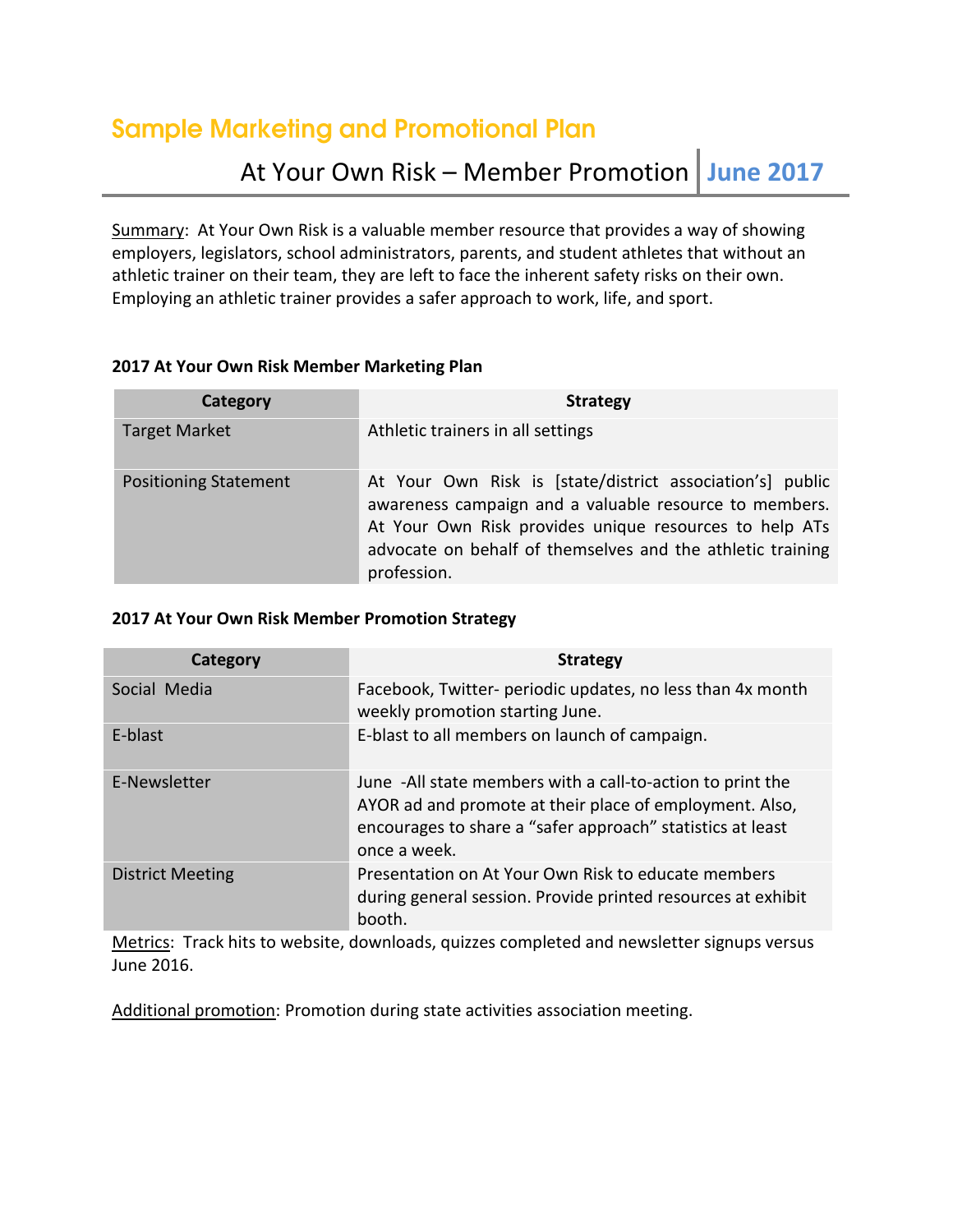## **Recent State and District Association Efforts**

Below are examples of recent state and district association advocacy efforts that could be adopted and adapted based on your associations' needs and resources.

#### Oregon Athletic Trainers' Society (OATS) Anti-Suicide Advocacy Campaign

In May 2017, OATS teamed with the Oregon Athletic Coaches Association, the Oregon Athletic Directors' Association and the Oregon School Activities Association to promote awareness of youth suicides during the month of May (May is nationally recognized as Mental Health Month). Through this initiative, OATS promoted the ATs unique position to provide intervention and care to an athlete considering ending his or her life. This collaborative campaign provided an educational article each week to raise awareness of the issue of suicides and provide information on how to intervene with at risk students and how to manage a suicide should one occur. This is a great example of collaboration between state associations for the common goal of health and safety.

### Oklahoma Athletic Trainers' Association (OATA) "Safety in Football" Campaign

In September 2016, OATA launched a "Safety in Football" Campaign to promote increased safety in football in the state of Oklahoma. This campaign was designed with the specific goal to help each and every school in the state identify ways in which they could mitigate risks associated with football and emphasize the benefits of the sport. Participating high schools and universities were provided a toolkit that included various resources on how to advocate on behalf of this initiative. Additionally, each participating school received helmet decal stickers at no charge to wear during their respective games (3 dates of high profile rivalry games were selected for this campaign). OATA developed its own marketing and public relations plan to achieve their defined goals. OATA's campaign received pick up from numerous news outlets as well as tremendous response via social media.

#### Joint Exhibiting Opportunities

In November 2016, the Southeast Athletic Trainers' Association (SEATA) and the Tennessee Athletic Trainers' Society (TATS) partnered with NATA to exhibit at the National Interscholastic Athletic Administrators Association's (NIAAA) national conference Nashville, Tennessee. SEATA provided financial support to exhibit at the conference, NATA provided the exhibiting booth and related resources, and TATS provided local ATs to help staff the booth and work to educate the athletic directors and administrators in attendance.

In June 2017, NATA partnered with the Nevada Athletic Trainers' Association (NEVATA) to educate and raise awareness at the National Parent Teacher Association (PTA) National Conference. NATA Public Relations Committee Chair, Jamie Woodall MPH, LAT, ATC, was selected to serve as a panelist in an "Active Kids Do Better" workshop during this convention. In efforts to expand the reach of this important message, NATA partnered with NEVATA to exhibit during this conference. NATA provided the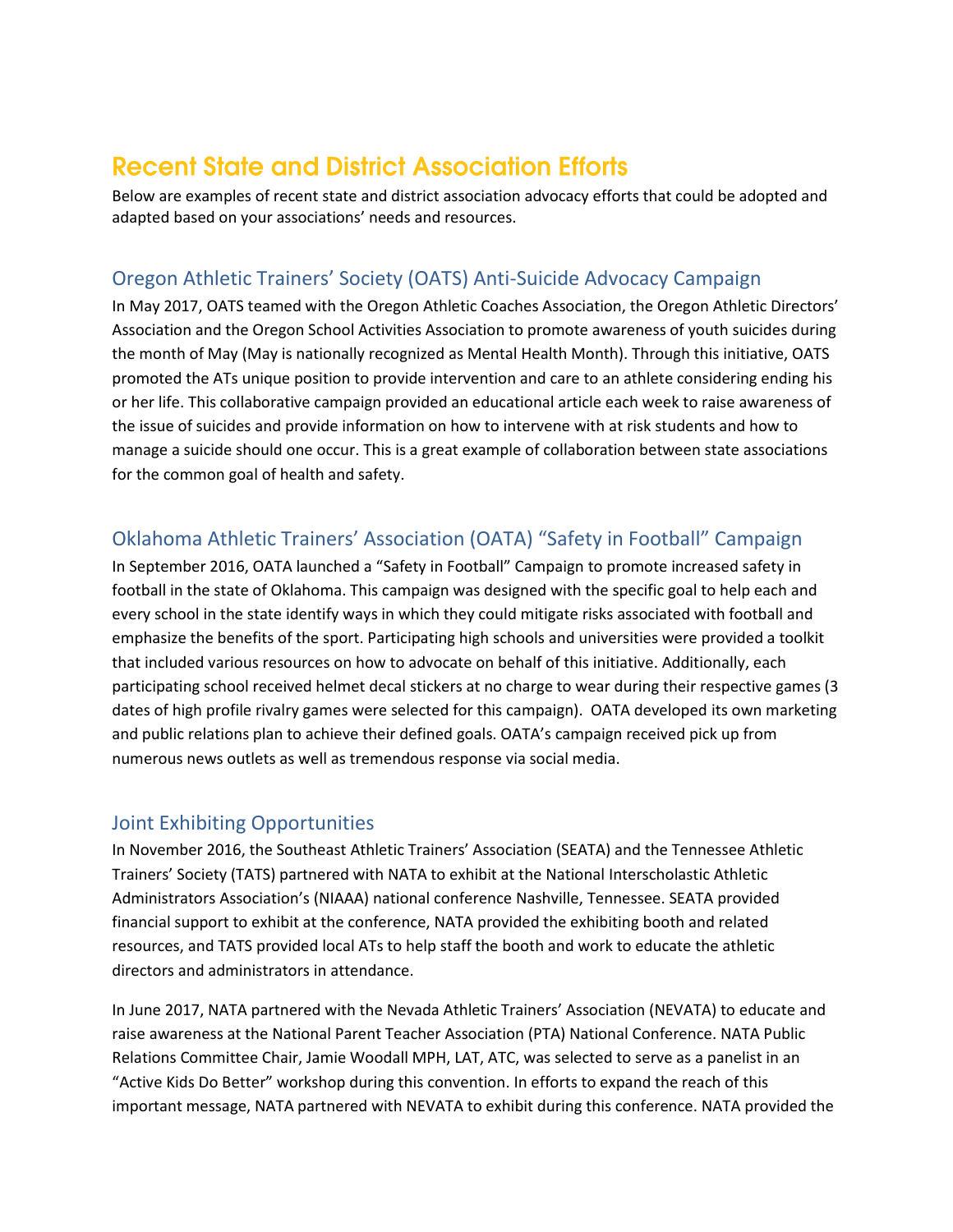booth and exhibit materials and NEVATA provided local volunteers to educate attendees on the importance of athletic trainers and the At Your Own Risk campaign.

### Advertising

As winner of the "Overall Campaign" for the NATM 2016 Public Relations Contest, the Pennsylvania Athletic Trainers' Society (PATS) pursued two different advertising opportunities as part of their strategy. PATS sponsored a program for individuals to submit advertisements that described the profession, with the focus on athletic trainers as concussion experts and how PATS is on the forefront of concussion education. The top three commercials were broadcast on Pennsylvania Cable Network during high school wrestling, basketball and diving championships throughout March. Additionally, PATS developed an iHeart radio campaign with 15 and 30 second public service announcements that promoted ATs expertise in concussion and tips from ATs on how to avoid injury and illness.

The Las Cruses Athletic Trainers, winner of "Best Athletic Trainer Effort – Group (7 or more ATs)" of the NATM 2016 Public Relations Contest, placed three different digital billboards in high traffic areas of the city. These ads featured NATM and the theme of "A Safer Approach to Work, Life and Sport." Las Cruses athletic trainers worked with community partners to fund these advertisements.